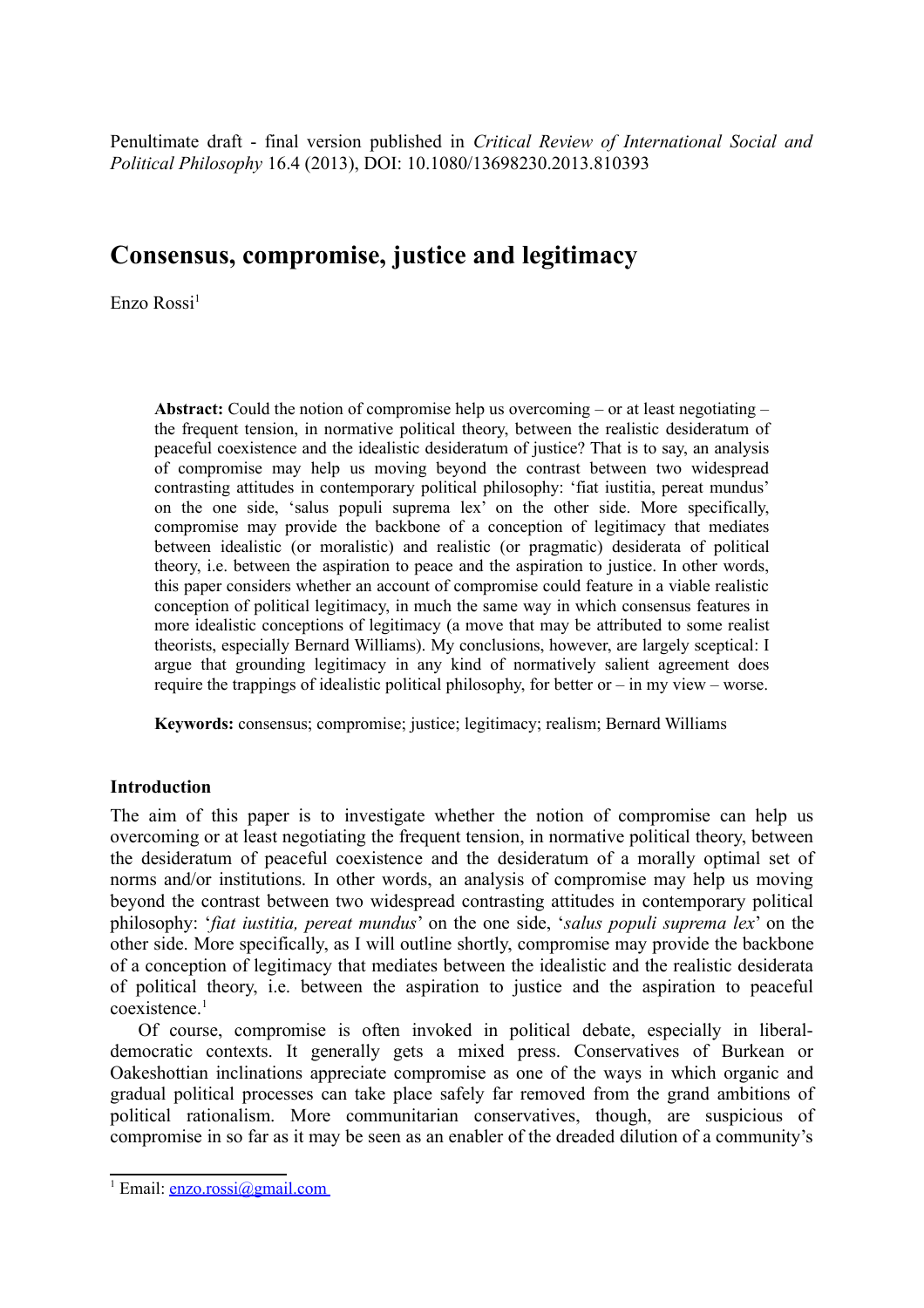traditional values and practices. Yet of course there are communitarian but multicultural progressives, who see compromise as an opportunity to foster the coexistence of a rainbow of identities and allegiances. Closing the circle, broadly Enlightenment-driven progressives distrust political compromise as unprincipled and morally suspect.<sup>[2](#page-12-1)</sup> But if, as political philosophers tend to do, we take a step back from worldly politics, is there still something (theoretically salient) that compromise do for us? This paper considers a sub-set of that question, as it were. It considers whether an account of compromise could help characterising a realistic conception of political legitimacy.

To begin clarifying that question, let me briefly qualify two of its terms. Taking some controversial distinctions for granted (for now), we can say that the notion of *legitimacy* at stake here is not the empirical one of social science; it is the normative one of political theory. Here legitimacy is not about people's attitudes and beliefs about the exercise of political power, but rather about what reasons there might be to justify the exercise of political power. [3](#page-12-2) Likewise, *realism* is not the realism of (empirical) international relations theory. It is the realism of those normative political theorists who prefer to adjust their prescriptions to the constraints of real politics, rather than the other way around.

So the question I consider here is whether an account of legitimacy centred around a notion of compromise should appeal to us if we are interested in theories of legitimacy that are designed to accommodate rather than override what one may loosely call 'real politics'. [4](#page-12-3) More specifically, my main focus here is on whether compromise could be for realist accounts of legitimacy what consensus is for idealistic ones.

The paper is structured as follows. I begin by providing some background on the realist trend in recent liberal-democratic theory; then I move on to offer a taxonomy of four types of theories of legitimacy, and explain how one may use the notion of compromise to characterise a realistic voluntaristic theory of legitimacy. In the next section I expand on what exactly compromise might be, and on what problems it might encounter as part of an account of legitimacy. To focus my discussion I concentrate on the realist account of legitimacy recently put forward by Bernard Williams, and show that it may be read as using a notion of compromise as part of its account of legitimacy. The last section summarises the paper's main arguments and conclusions and briefly sketches some further questions that stem from them.

### **Realism and legitimacy**

In what sense exactly can we talk about a realist streak in contemporary political theory?<sup>[5](#page-12-4)</sup> Whatever one makes of the familiar narrative according to which Rawls almost singlehandedly revived the discipline in the second half of the twentieth century, it is quite clear that his enormous influence made the dominant trend in the anglosphere an idealistic one, driven by pre-political moral commitments – a result that may surprise us if we look at both the modes of political theorising that preceded Rawls and Rawls' own initial presentation of his view. A distinctive feature of post-Rawlsian idealism is its treatment of political philosophy as a purely normative discipline, whereas most towering figures in the history of political thought just did not distinguish sharply between descriptive and normative theory, implicitly or explicitly acknowledging their interdependence;<sup>[6](#page-12-5)</sup> Rawls himself initially framed the argument from the original position as based on two descriptive pillars characteristic of the positivistic and behavioural approach that dominated the study of politics in the 1950s and 1960s: rational choice theory and Kohlbergian moral psychology. He later recanted the rational choice claims, and Kohlbergian developmental psychology is now largely discredited; however Rawls' success and (arguably) the debate that ensued after the publication of Nozick's *Anarchy, State and Utopia* (1974) enabled the normative theory to float free of its claimed descriptive roots, and initiated a decades-long trend of intuitions-driven, idealistic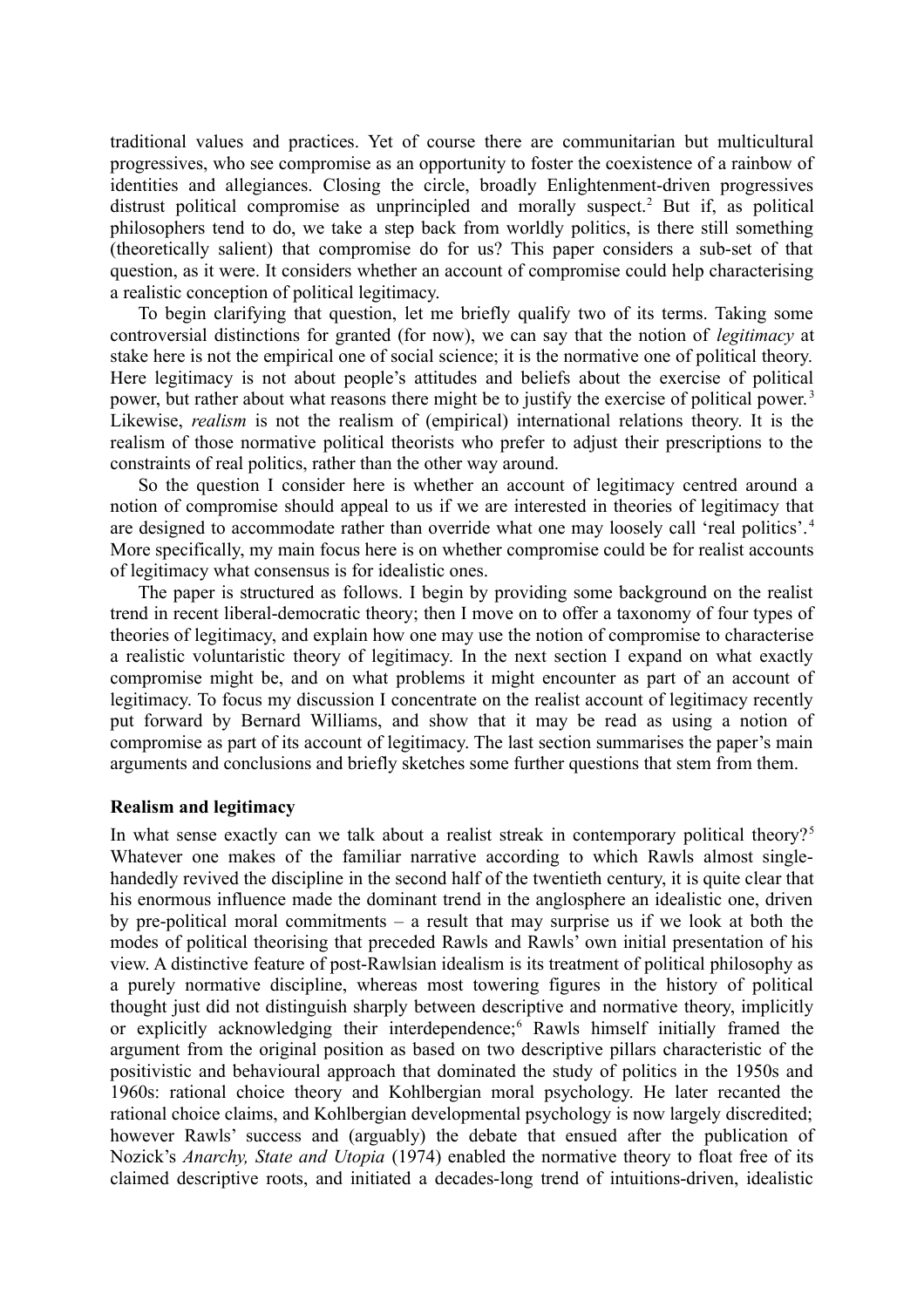theorising.<sup>[7](#page-12-6)</sup> Yet in recent years a contrarian current of reaction against Rawls' and Dworkin's 'high liberalism' has begun to emerge. Think of the work of theorists like Raymond Geuss (2008), John Gray (2000), John Horton (2010), Glen Newey (2001), and Bernard Williams (2005).<sup>[8](#page-12-7)</sup> One might even add to that list the recent work on constitutionalism and democracy by Jeremy Waldron (1999) and Richard Bellamy (2006). We would be hard pressed to find anything more than family resemblances among these theorists' positions; nonetheless it is worth sketching the traits that enable us to identify the realist 'family'.<sup>[9](#page-12-8)</sup>

Unlike idealism, realism tends to regard politics as a distinctive sphere in need of its own evaluative standards. So realist political philosophy cannot be a branch of applied ethics. Rather, it tries to carve out some space for action-guiding political theory within an analysis of the actual meaning and purpose of politics in a given context. That is to say, it proceeds from an empirically-informed analysis of a society's political culture and, on that basis, tries to produce the most appropriate political prescriptions – which may well not be those that are morally optimal sub specie aeternitatis. In fact, most realists would deny that we can determine what would count as morally optimal without a prior understanding and interpretation of the relevant political context. That move is motivated by two main arguments: on the one hand there is the overhanging suspicion that much purportedly ethicsdriven normative political theory is little more than an expression of ideology. On the other hand, realists observe that, in a sense, the function of politics is precisely to overcome our disagreements about ethics,<sup>[10](#page-12-9)</sup> so an ethics-driven conception of normative political theory will just not do.

To see where compromise may come into play here, we need to see what a realist approach to legitimacy might look like.<sup>[11](#page-12-10)</sup> To answer that question I will introduce a distinction between two approaches to legitimacy, voluntarist and substantive, each of which can then be declined in a realist or in a moralist (idealist) way. We thus have four possible ideal types of accounts of legitimacy: moralist and voluntarist, moralist and substantive, realist and voluntarist, realist and substantive.

We have just seen the difference between realism and idealism. Now to complete our conceptual toolbox we need to briefly focus on the voluntarist vs. substantive distinction. Voluntarist accounts of legitimacy maintain that political power is properly exercised in so far as, in some sense, it enjoys the consent of those subjected to it. Typically the consent is hypothetical. This is Rawls' canonical formulation of this idea:

Our exercise of political power is fully proper only when it is exercised in accordance with a constitution the essentials of which all citizens as free and equal may reasonably be expected to endorse in the light of principles and ideals acceptable to their common human reason. (1993, p. 137)

The point is not that the agreement guarantees the presence of certain desirable features of the polity; rather, it is that the very fact that the political framework can be presented as the focus of an agreement makes it legitimate. So this is a somewhat voluntaristic idea, in so far as the source of legitimacy is the (hypothetical) will of the citizenry rather than some aspect of the polity per se.<sup>[12](#page-12-11)</sup> One may of course question whether any account of hypothetical consent, and particularly public justification-based ones such as Rawls', can have a relevant measure of voluntaristic force. Yet, at least in principle, it does seem plausible to draw a morally significant line between sheer coercion and possible agreement. As Jeremy Waldron puts it, 'Though a social order not legitimated by actual consent may be unfree, that unfreedom can be mitigated by our recognition that it is at least possible to imagine people giving it their consent.' (1987, p. 133) Moreover, it is quite clear from Rawls' discussion of 'stability for the right reasons' that political liberalism is grounded in a consensus of sorts, even though its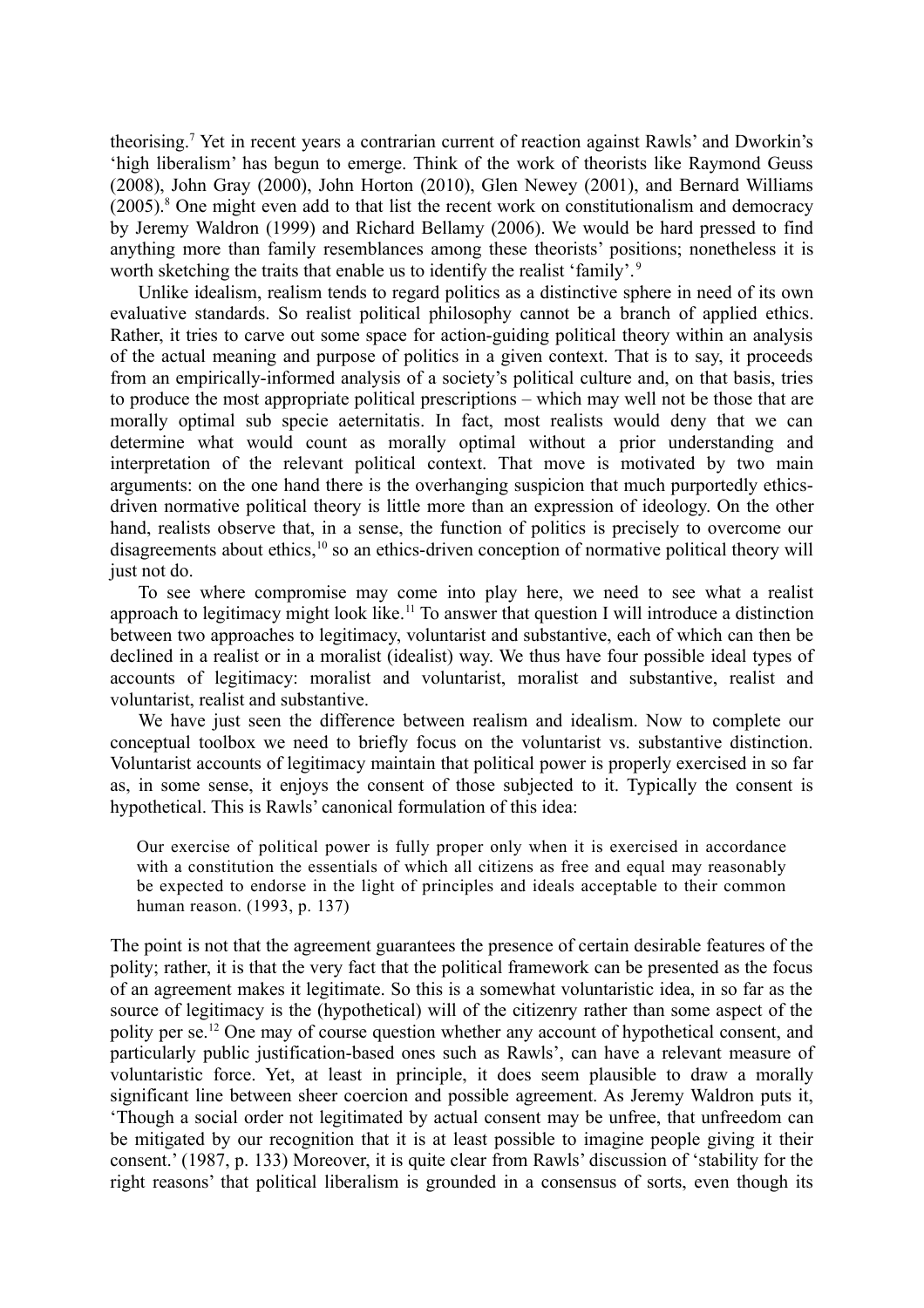participants are idealised – so the agreement envisaged is not just a way of modelling certain substantive values. This approach has its roots in Locke's political theory, and through Rawls' later work (as the contractualism of *A Theory of Justice* wasn't really voluntaristic, but rather a way of modelling a conception of fairness) it has become rather dominant in contemporary liberal theory.

On the other hand, substantive accounts of legitimacy ground the exercise of political power in the values, goods and virtues embodied, protected or promoted by a given polity. Agreement here has no direct bearing on legitimacy. It may be considered a useful marker of the presence of this or that substantive good, but it does not carry normative force per se. At least in principle, the citizenry could just be wrong about the merits (or otherwise) of a government's exercise of political power – what confers legitimacy is that government's ability to secure certain goods and values (autonomy, stability, excellence, say), regardless of the citizenry's views on the relative importance of those goods and values. This approach to legitimacy has been dominant throughout the history of (western) political thought, even though it has relatively recently been sidelined by the currently dominant currents of liberalism. Yet, to name just its most prominent liberal supporters, it can be found in David Hume, John Stuart Mill, and Joseph Raz.

It may be useful to illustrate the four kinds of approaches to legitimacy with a few familiar examples. Idealistic voluntarism is found in Locke and in (some readings of) Rawls' political liberalism: in both theories legitimacy is based on a consensus the need for which is justified in terms of pre-political moral commitments – a conception of persons as free and equal for Rawls (1993), an account of natural rights for Locke (1980). Idealistic substantivism is exemplified by Mill (1989) and Raz (1986): both theorists justify political coercion by appealing to substantive pre-political moral commitments (well-being and autonomy, respectively). Realist voluntarism is the sort of approach espoused by a theorist like David Gauthier (1986): political order is grounded in an agreement, but the desirability of such an agreement is not dictated by moral considerations, but rather by a game-theoretic equilibrium. Finally, realist substantivism is best illustrated by Hume (1994): his account of justice and legitimacy does not rely on a consensus (hence his critique of Locke) and it is grounded in a naturalistic description of human society.<sup>[13](#page-12-12)</sup>

We can now turn to the place of compromise. It is probably clear by now why I anticipated that compromise would be an ideal candidate for a central position in a realist voluntarist account of legitimacy. The rough idea is that legitimacy from compromise, like legitimacy from a consensus, is a somewhat voluntaristic project, albeit a more realistic than idealistic one. It is *realistic* because, as the observation of politics would suggest, the gritty reality of compromise is a more frequent occurrence and easier to obtain than the loftier ideal of a consensus, which seems to rely on an ideal of a citizenry capable of a unity of purposes that has become an unlikely prospect, at least in societies characterized by considerable persistent pluralism. What is more, as Rawls himself recognised, persistent pluralism is a product of the freedoms afforded by the very liberal institutions that idealists tend to favour – a problem that has been described as 'the paradox of liberal legitimacy' (Talisse 2005, p. 59). In fact this difficulty in achieving a consensus is one of the main reasons why the turn to realism looks attractive.

And the idea is v*oluntaristic* because, if a polity is legitimate *because* it is the result of a compromise, then we are saying that it is *the fact of agreement* that confers legitimacy. If the point is just that if compromise promotes certain substantive values (peace and stability, say), then compromise is not really doing the normatively salient work: a polity that secured those same values by other means would be just as legitimate. Even if compromise were, as a matter of fact, the only way to secure those values the point would still stand (in principle). In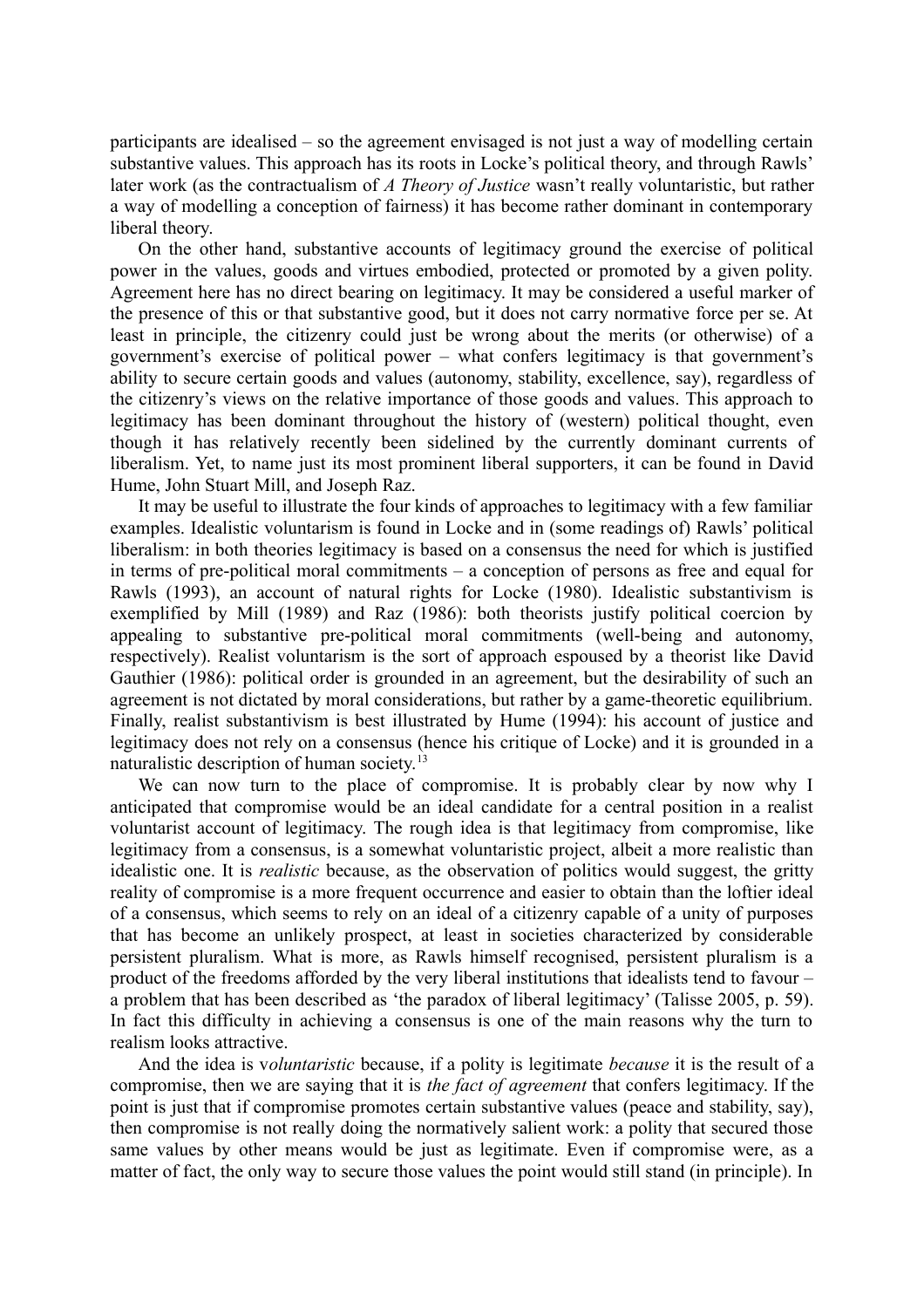fact whether compromise brings about desirable values that can produce legitimacy (on a substantivist understanding of legitimacy) is a worthwhile question, but an empirical one. The normative question is what those values are. Here one may object that we could take the very fact of the existence of a compromise as the value that confers legitimacy: compromise as the substantive value that grounds authority. This of course would only work if we accepted something like Daniel Weinstock's (this volume) characterisation of compromise as a *principled* solution – a move that May (2005) put forward a strong argument against: crudely, there can be no such thing as principled compromise, because the very idea of compromise entails a moral loss, and so should always be considered a regrettable option. In which case it becomes hard to see how a compromise could ground legitimacy and authority (unless one takes a particularly bleak view of the circumstances of politics). But my argument, of course, does not hang on that controversy: either way, what could be valuable about compromise per se if not the fact that it is an agreement, i.e. that it is a way of tracking the presence of a certain relation between fellow citizens?[14](#page-12-13) So that would still be a form of voluntarism (albeit one that is introduced from the back door, as it were).

# **Legitimacy through compromise?**

So far we have seen where compromise might fit in and play a useful role in a theory of legitimacy. To make that sentence less frustratingly hypothetical, though, we will need to start looking more closely at the very idea of compromise. I will not attempt to offer a strict definition of compromise, as it would in any case be too stipulative to be exhaustive, if only because what we need here is not a general account of what one may mean by 'compromise', but rather a characterisation of the notion of compromise tailored to the specific question under consideration in this paper.

Nonetheless, let us start from one very general and rather platitudinous feature of compromise: compromise affords the avoidance of open conflict.<sup>[15](#page-12-14)</sup> Quite apart from signalling the deeply political appeal of compromise, in so far as one (and especially a realist) may well take politics to be fundamentally concerned with overcoming open violent conflict.<sup>[16](#page-12-15)</sup> that leads us towards an observation about what compromise (here) is not: it is not something we individuate on the basis of the process leading up to a result. For instance, sometimes compromise is contrasted to more formal conflict-resolution processes: compromise would be a form of 'informal justice' in the sense that it results in dispute-resolution without the need for third-party adjudication (Luban 1985). However the notion of compromise I have in mind here is not that narrow, and the angle from which I intend to identify it is different. I propose to look not at the process or the procedure that leads to the conflict resolution, but rather at the *motivation* that parties have to accept a settlement. It is an *internal* rather than external criterion. The reason for this choice is that if we want the very fact of agreement (rather than what it brings about) to be the source of legitimacy (as required by voluntarism) then we need an account of what the agreement means to its parties (which is unrelated to how the agreement came about, e.g. with or without third-party arbitration, special constraints on the bargaining process, and so on). For the fact that I agreed to something to carry any normative force for me I must have agreed for the right reasons and under the right conditions, whatever those might be.

To clarify, this internal view of compromise is required if compromise is to count as a binding agreement in a voluntaristic account of legitimacy. So the characterisation is stipulative: if there is a sense in which realistic conceptions of legitimacy can rely on a notion of compromise, then this is what they should mean by 'compromise' (that move seems licit insofar as this account of compromise retains a significant amount of proximity to the everyday use of the term). Also note that the sorts of compromises that makes a polity viable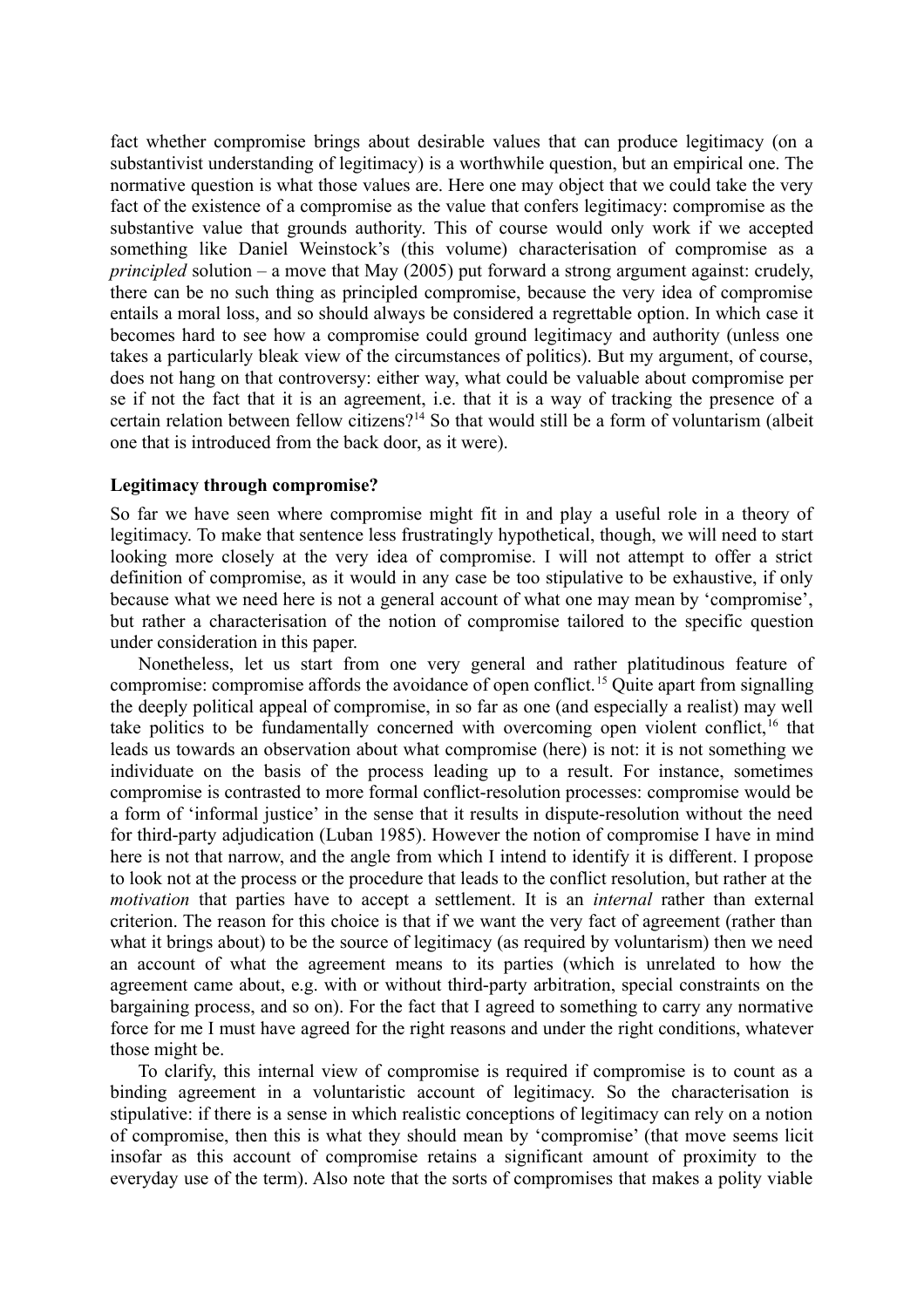involve individuals and groups (i.e. they are interpersonal compromises); but on this account that interpersonal compromise supervenes on intrapersonal compromise. For compromise to be possible individuals – groups at best – have to reconcile themselves with the idea that a certain kind of reason is adequate for them to be willing to go along with a certain settlement. How they come to that conclusion (e.g. bargaining and the like) is irrelevant here.

So, what kind of reasons for agreeing (i.e. what kind of motivation) make an agreement a compromise as opposed to a consensus? In a nutshell, a consensus requires some form of *endorsement* of the terms of the agreement, whereas for a compromise a mere – but genuine – *willingness to abide* by those terms will suffice. Without venturing into the troubled waters of the philosophy of action, on could intuitively cast the distinction as one between *obedience* and *compliance*.<sup>[17](#page-12-16)</sup> Those who participate in a consensus recognise that, even in cases where the settlement is not their preferred outcome, they can (indirectly) endorse it because it is the outcome of a process whose aims and procedures they endorse ('I don't *agree* with this rate of taxation, but I *endorse* it as the outcome of a fair process in which we took part as equal and willing partners, etc.'). A paramount example of this is Rawls' overlapping consensus, with its accompanying notions of stability, reasonableness, and civility: the agreement Rawls envisages takes place if and only if the parties endorse it, in the sense that they have higherorder reasons (i.e. the commitment to engage with fellow citizens in certain moralised ways) to abide by its terms even if those terms are not their preferred ones. The parties to a compromise, on the other hand, simply believe that for the time being the settlement is the best achievable approximation of their preferred outcome, and thus that they have reason to uphold it, all-things-considered. It is important to note here that they are still *choosing* the settlement in a normatively salient sense of the term (i.e. not at gunpoint or under the effect of some drug, say), but they do not have the same level of commitment found in a consensus ('This is the best I can get for now, so I might as well go along with it.', or 'I may be able to secure a better/fairer settlement, but the effort is not worth it.', or simply 'This is not ideal, but it seems acceptable.', and so on).<sup>[18](#page-12-17)</sup> The point is not that parties to a consensus regard the settlement as ideal whereas parties to a compromise don't. It is possible and perhaps even not infrequent for the parties to a consensus to see their ideal solution being discarded in favour of another one.[19](#page-12-18) The point, though, is that the parties to a consensus will (indirectly) endorse the prevailing solution insofar as they will view it as having the same standing as their preferred one, because they see themselves as sharing the same (mostly moral) goals as the party whose solution prevailed – again, the model is Rawls' overlapping consensus; whereas the parties to a compromise will not. The idea of compromise leaves open how the parties regard other parties' positions. What matters is just their willingness to comply. So also note that on this account of compromise the same settlement (a settlement envisaging the same solution to a dispute, that is) may or may not be a compromise, depending on the parties' motivation for accepting it.

That way of illustrating the consensus-compromise distinction makes it clear why compromise may be seen as a promising cornerstone for realistic voluntaristic theories of legitimacy: something like the notion of compromise can be introduced to retain the intuitive normative force of voluntarism whilst shedding some of the morally controversial and politically impractical moral baggage that comes with the idea of a consensus (as exemplified by Rawls' overlapping consensus). The challenge, then, is to show that compromise can indeed reliably deliver voluntaristic normative force.

Recently Bernard Williams has defended a realist account of political legitimacy which we may read as being centred around a notion of agreement akin to the conception of compromise outlined above. Williams' project is explicitly realist. His account of legitimacy stems from the idea that political theory ought to address specifically political questions,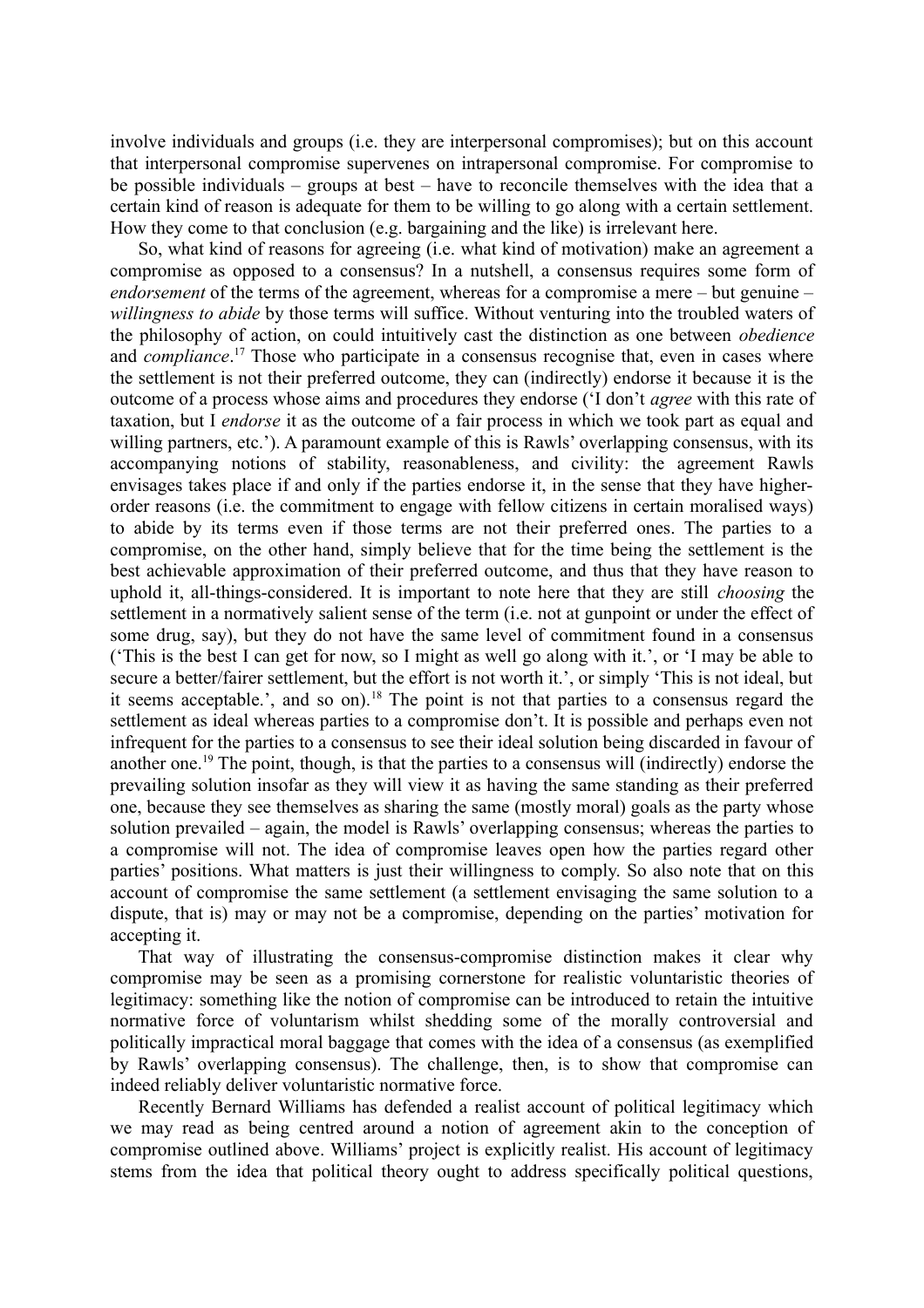rather than act as an idealistic constraint on the exercise of political power, or as an equally idealistic regulatory ideal. The main problem with both of those approaches, which he dubs the 'structural' and the 'enactment' model respectively, is that they both envisage the application of pre-political moral ideals to the practice of politics (2005, pp. 1-2). They aim to shape politics from the outside, as it were. In contrast to that, the key task of political theory should be to focus on inherently political questions – questions that arise given the specific circumstances of politics, which cannot be usefully subsumed under the supposedly more general umbrella of personal morality. In a way that is reminiscent of Machiavelli, the thought is that political morality is not continuous with (or an extension or application of) personal morality. The moral is not prior to the political; rather, political theory should seek to articulate the sort of morality that is appropriate for politics seen as an independent sphere.

The importance of legitimacy is apparent when we consider the sort of questions that, on Williams' view, should be the primary concern of realist political theory: 'I identify the "first" political question in Hobbesian terms as the securing of order, protection, safety, trust, and the conditions of cooperation.' (2005, p. 3) For a state to be legitimate, then, simply is to provide a satisfactory answer to that question. But 'satisfactory' does not mean that any arrangement that provides security will ipso facto be legitimate (as in Hobbes 1991). Peace and stability reached through systematic oppression and terror are not really a solution to the initial problem – they do not even qualify as politics. As William Galston puts it in his reading of Williams, 'the use of political power to torture, terrorize or oppress citizens contradicts the point of politics' (2010, p. 3). But that is not even to say that anything above that level – anything that does qualify as politics – will pass the test of legitimacy. In fact the test of legitimacy is set by what Williams calls the 'basic legitimation demand' (BLD). According to the BLD any solution to the 'first political question' must in some sense be *acceptable* to those subject to it  $(2005, pp. 4-6)$ .

Before unpacking that notion of acceptability (as we shall see shortly there is a good reason for its indeterminacy) it is worth noting how it explains in what sense we can think of Williams' theory of legitimacy as relying on a voluntaristic notion of compromise. Williams says that 'the idea of meeting the BLD implies a sense in which the state has to offer a justification of its power *to each subject*' (2005, p. 4). This is of course a form of hypothetical voluntarism, yet it is one that appeals to reasons that the subjects actually hold, not that they should or could hold.<sup>[20](#page-13-0)</sup> And this account of acceptability is compatible with our account of compromise because it seems to require less than the moral endorsement envisaged by consensus theorists, yet it does not fall into the trap of an 'everything goes' account of acceptance. It requires willingness to comply, but it does not condone sheer domination. In other words, realist voluntarism embarks on the arduous task of accounting for coercion – which idealism unsuccessfully tries to eliminate through the idea of a consensus – without condoning raw domination.

Now let us return to the issue of acceptability and legitimacy. What is acceptable, Williams argues, changes with the times. It is influenced by a complex set of historical factors. This point has some interesting implications if we consider the sort of problems with liberal idealism (or 'high liberalism') that prompted our exploration of realist political theory in the first place. As Williams notes, in modern times the basic legitimation demand by and large requires liberal democracy: 'Now and around here the BLD together with the historical conditions permit only a liberal solution: other forms of answer are unacceptable' (2005, p. 8). In other words, given the conditions of modernity (where, for example, individualism is central), even the seemingly undemanding standard of mere acceptability ends up leading to no less than a liberal solution to the 'first political question'. However, on Williams' realist view, the foundation of liberalism is this process leading to a historically situated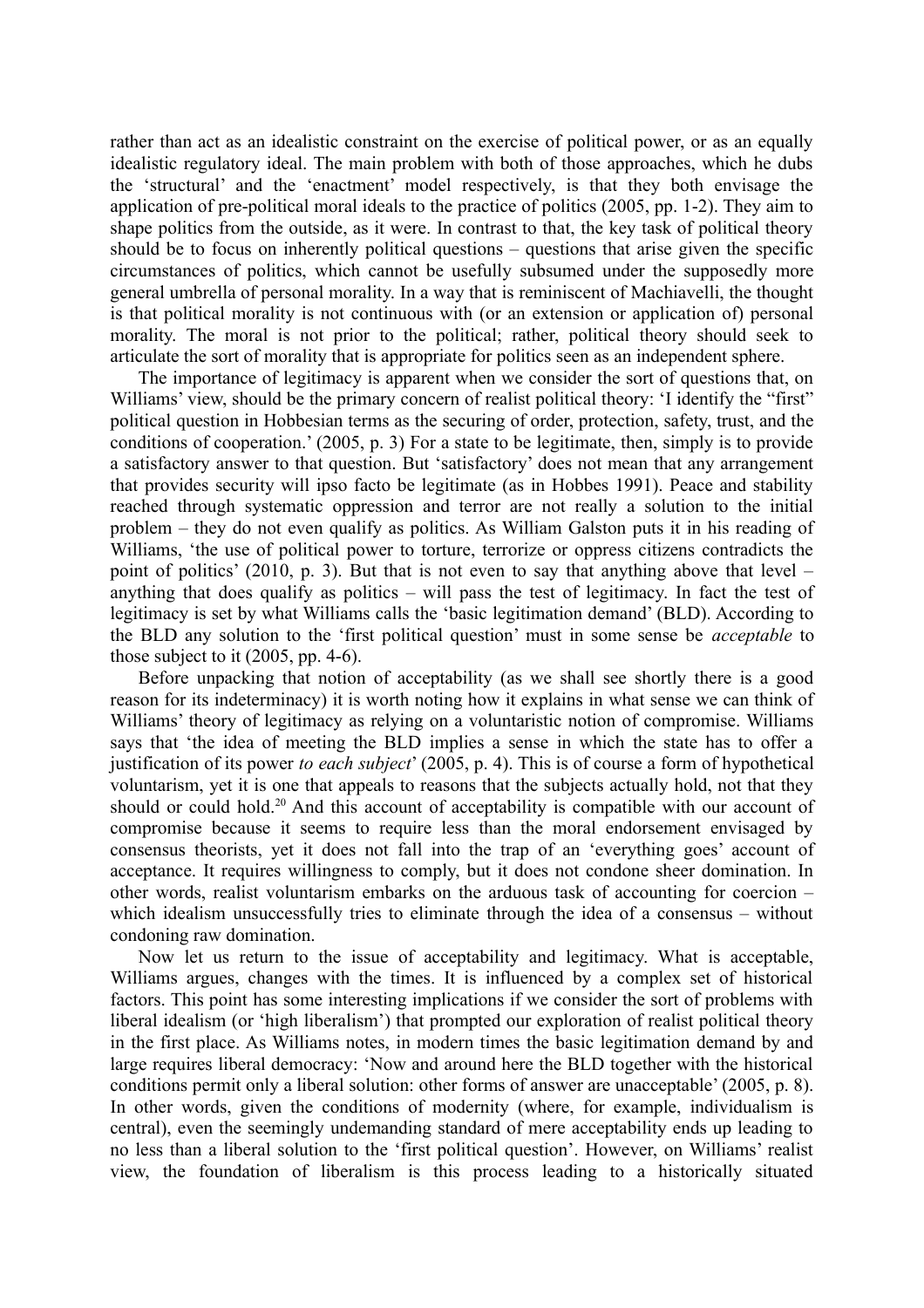understanding of what constitutes acceptable treatment of those subject to the exercise of political power, not some externally set moral standard or conception of the person.

One can connect that point with what Rawls says about the idea of an overlapping consensus being implicit in the public culture of liberal democracies (1993, pp. 43-46). If what Rawls says about the background culture of liberal democracies is correct, and that is a fairly big 'if' – but not one that hasn't found some empirical and theoretical support  $-z^{21}$  $-z^{21}$  $-z^{21}$  then only a liberal consensus will be acceptable. I am not simply saying that only liberaldemocratic *institutions* will be acceptable. I am saying that the very idea of acceptance will be the consensus-based one envisaged by Rawls, rather than a weaker, compromise-based one.<sup>[22](#page-13-2)</sup> In an almost paradoxical twist, the consensus is justified as a compromise. Or, looking at it from the other side (as it were), within (Western) modernity compromise requires a consensus. It just so happens that – if Williams' (and Rawls') empirical account of our background culture is correct – in the context of modernity (in the West) we only compromise if we can find a consensus.

Now the crucial question is this. Does this twist yield a sounder grounding for consensusbased legitimacy and almost a back-door regrounding of idealism, or does it show that realist voluntarism is hopeless (at least in our context) because it ends up with the same problems as its idealist counterpart? I am inclined to defend the latter line. Recall the problems we identified with consensus: if we take pluralism seriously, then we should give up on the search for a consensus. After all this is precisely one of the sorts of considerations that motivated the turn to realism. But now it seems that even if we deploy the weaker notion of a compromise (the BLD idea) and if Williams is right, our culture forces us to demand a consensus. That is to say, even what is just a compromise ends up needing to be a consensus – which we cannot achieve because of pluralism.

Here one might object that, surely, there will be ways to construct a realist voluntarist position other than Williams'. Maybe so; but there is something generalisable in my argument. For instance, Gray (2000) has defended a realist position that seems to me subsumable within Williams': Gray argues that, in our predicament, our best bet to secure peace and stability is usually to converge on a liberal political order.<sup>[23](#page-13-3)</sup> So the general thought is that voluntarism seems tied to a modern, individualistic cultural background – even if we don't accept Williams' account of legitimacy, it seems hard to reject his matter-of-fact observation of that connection. And we have seen that so long as we are voluntarists and remain within that culture it is impossible to escape the trappings of political idealism, which are problematic given the pluralism generated by that same culture (a Marxist would call this a contradiction of modern liberal ideology). Idealism is flawed, and its flaws spill over into voluntarist realism. Yet, were we to leave this culture, it wouldn't be obvious that voluntarism would carry any salient normative force – after all we can think of many past cultures (including European culture of the past) where that was not the case. Either way, the prospects for voluntaristic accounts of legitimacy are somewhere between hopeless and doubtful.

### **Concluding observations**

Let us now quickly review the main points we have established. We started by canvassing the contrast between idealism and realism in political philosophy. Some liberal idealists, we saw, ground legitimacy in a moralised consensus; but the conditions of pluralism generated by liberal institutions make it hard for such a consensus to be sustainable. Hence the central question of this paper: if we used the more realistic notion of a compromise instead of that of a consensus, could we still salvage the voluntaristic approach to legitimacy that characterises much contemporary liberal political theory? In other words, if we substitute 'endorsement' with 'willingness to comply', do we get an interesting realist theory of legitimacy that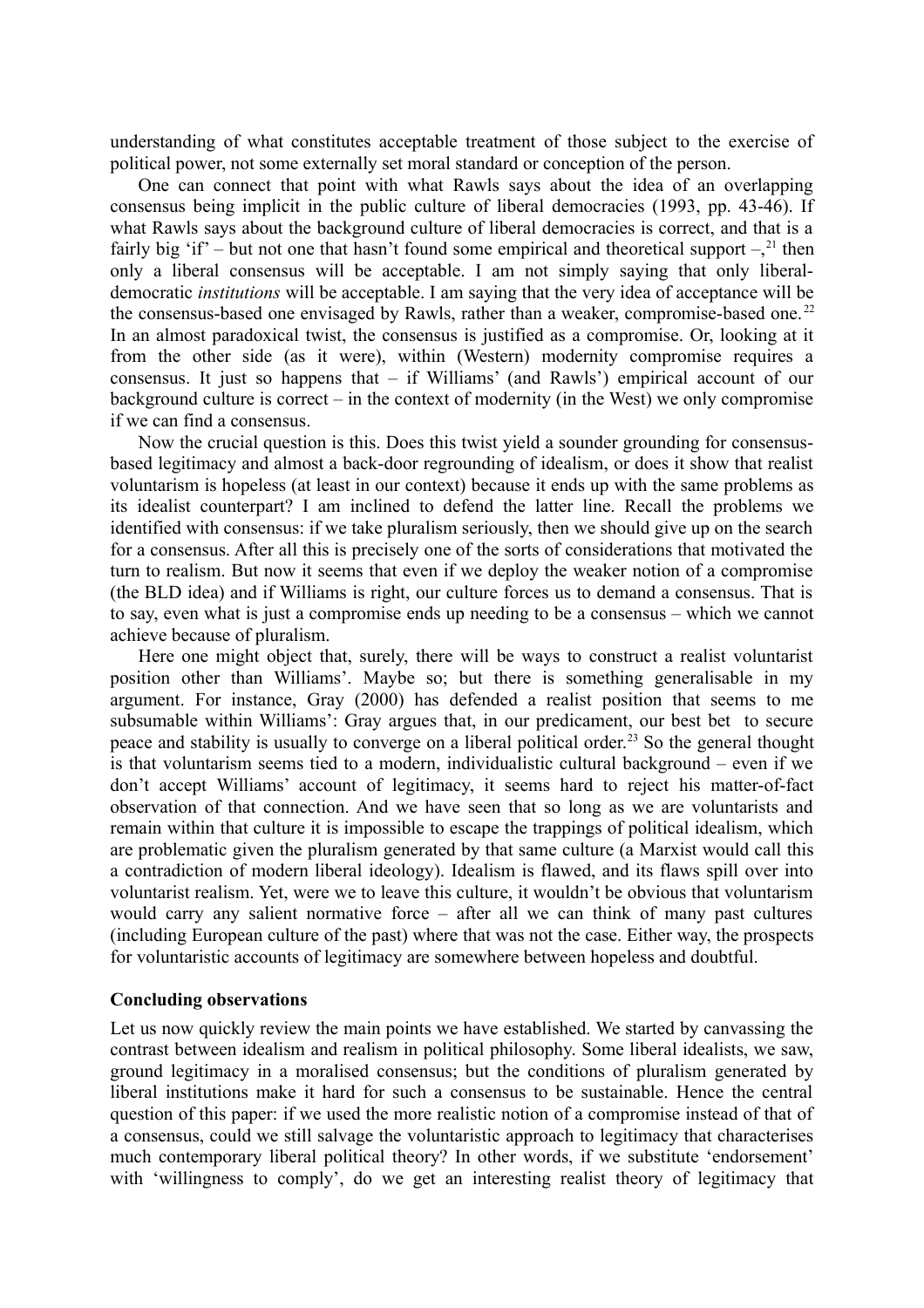overcomes some of the problems of idealistic theories? I argued that that depends on what we take 'willingness to comply' to mean. On some accounts such as Williams', it may end up meaning the same as consensus. In a way that is an interesting development, in so far as it provides consensus theories with a better foundation than the usual, idealistic one they rely on.<sup>[24](#page-13-4)</sup> On the other hand it may seem that, at least in Williams' version, realism suggests that some of the difficulties (pluralism, seemingly arbitrary exclusion of 'unreasonable' views, etc.) encountered by mainstream idealistic theory are here to stay, at least until the background culture changes. The difference, though, is that they are here to stay not as difficulties within philosophical theories of legitimacy, but rather as difficulties with how our culture reconciles what it understands what is politically acceptable with what it can expect to achieve under circumstances of pluralism. The trouble might well be that the mainstream (liberal) understanding of acceptability (and thus of legitimacy) that is still dominant was tailored for much more homogeneous societies than those eventually produced by the political prescriptions that stem from that same conception of legitimacy. [25](#page-13-5)

That realist critique, of course, is a quasi-sociological or historical description of a cultural predicament, rather than an attack on a normative position driven by moral considerations. Does that show that when one adopts a realist perspective normativity almost entirely drops out of the picture? Some idealists may want to put it that way. The matter seems less straightforward to me. Realism relies on empirical considerations such as the ones offered above, but that is not all there is to it. The critique draws on (an interpretation of) some facts to offer some practice-dependent normative considerations.<sup>[26](#page-13-6)</sup> Perhaps the point is that, on the realist approach as in much of the history of Western political philosophy, there is no such thing as a clear-cut normative-descriptive distinction: fruitful normative political theory has to be in dialogue, as it were, with an empirically-grounded understanding of a society's forms of legitimation.<sup>[27](#page-13-7)</sup> That is not to say that political philosophy cannot be action-guiding, let alone criticise the status quo. Rather, it cannot do *just* that, on pain of losing grip on its object.

## **Acknowledgements**

Versions of this paper were presented at Manchester Metropolitan University and the University of Hamburg – I am grateful to Peter Jones and Fabian Wendt, respectively, for the speaking invitations, and to both audiences for their comments. I should also like to thank Fabian Wendt and an anonymous referee for this journal for their helpful feedback.

#### **Notes**

#### **Notes on contributor**

Enzo Rossi holds a PhD in philosophy from the University of St Andrews (UK) and is Senior Research Fellow in Social Philosophy at the University of Wales, Newport. He has published widely on the theoretical foundations of liberalism and on the problems of legitimacy and realism. At the moment he is completing a book on the liberal political tradition (Bloomsbury, 2013).

#### **References**

Beetham, D., 1991. *The legitimation of power.* Basingstoke: Palgrave Macmillan. Bellamy, R., 1999. *Liberalism and pluralism*. London: Routledge.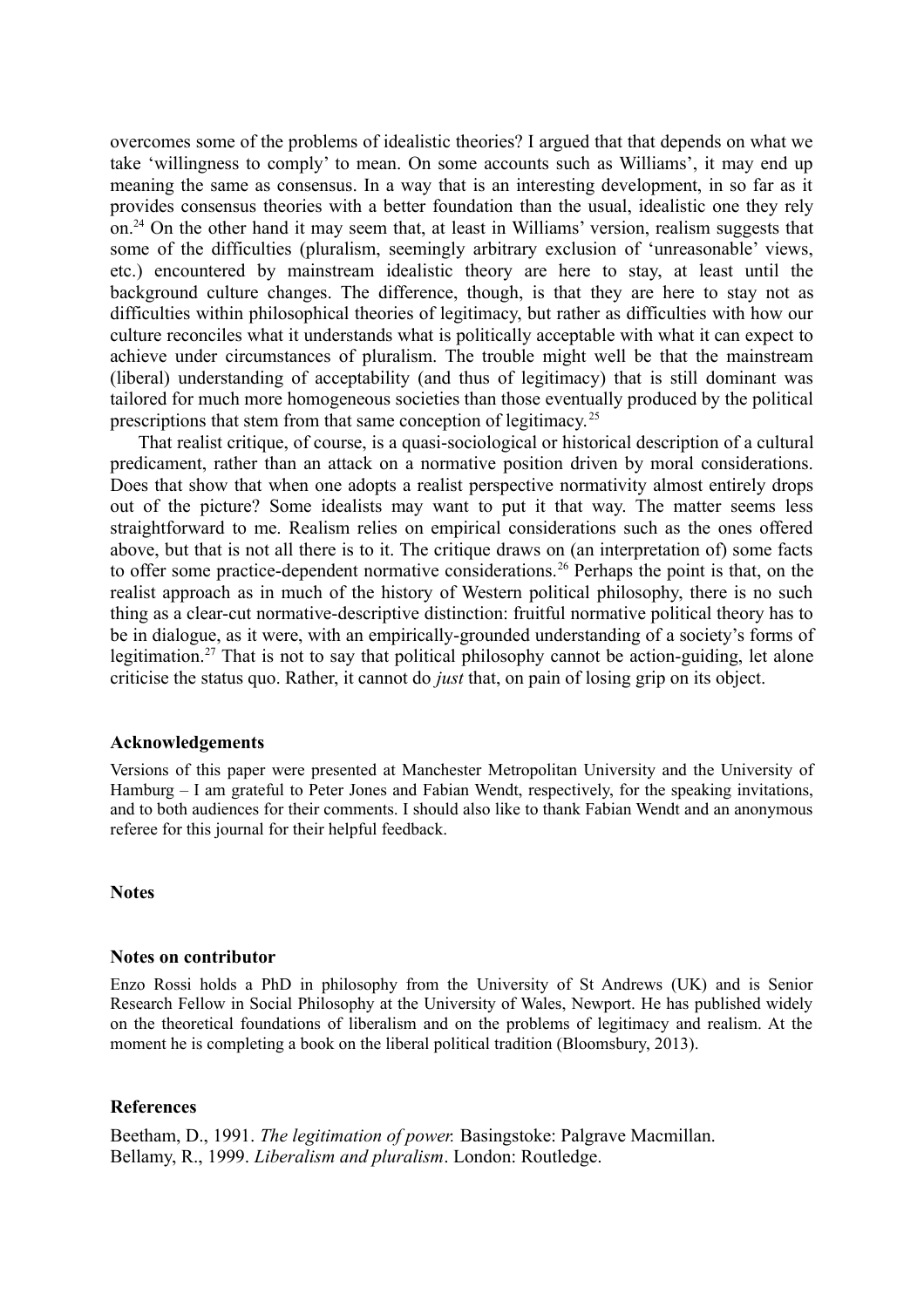- Bellamy, R., and Hollis, M., 1999. Consensus, neutrality and compromise. *In*: R. Bellamy and M. Hollis, eds. *Pluralism and liberal neutrality*. London: Routledge, 54-78.
- Bellamy, R., 2006. *Constitutionalism and democracy*. Aldershot: Ashgate.
- Cohen, G.A., 2005. Facts and principles. *Philosophy & public affairs*, 31(3), 211-245.
- Galston, W.A., 2010. Realism in political theory*. European journal of political theory*, 9(4), 385-411.
- Gaus, G., 1996. *Justificatory liberalism.* Oxford: Oxford University Press.
- Gaus, G., 2011. *The order of public reason.* Oxford: Oxford University Press.
- Gauthier, D., 1986. *Morals by agreement*. Oxford: Clarendon Press.
- Geuss, R., 2008. *Philosophy and real politics*. Princeton, NJ: Princeton University Press.
- Gray, J., 2000. *Two faces of liberalism.* Cambridge: Polity Press.
- Hallowell, J.H., 1944. Compromise as a political ideal. *Ethics*, 54(3), 157-173.
- Harris, J., 2010. Hume on the moral obligation to justice. *Hume studies*, 36(1), 25-50.
- Hobbes, T., [1651] 1991. *Leviathan*. Ed. R. Tuck. Cambridge: Cambridge University Press.
- Horton, J., 2010. Realism, liberal moralism and a political theory of modus vivendi. *European journal of political theory*, 9(4), 431-448.
- Hume, D., [1748] 1994. Of the original contract. *In:* D. Hume. *Political writings*. Eds. S. Warner and D. Livingston. London: Hackett, 164-181.
- Klosko, G., 2000. *Democratic procedures and liberal consensus*. Oxford: Oxford University Press.
- Locke, J., [1690] 1980. *Second treatise of government*. Ed. C.B. Macpherson. Indianapolis: Hackett.
- Luban, D., 1985. Bargaining and compromise: recent work on negotiation and informal justice. *Philosophy & public affairs,* 14(4), 397-416.
- May, S.C., 2005. Principled compromise and the abortion controversy. *Philosophy & public affairs*, 33(4), 317-348.
- Mill, J.S., [1859] 1989. *On liberty. In:* J.S. Mill. *On liberty and other writings.* Ed. S. Collini. Cambridge: Cambridge University Press.
- Neal, P., 1993. Vulgar liberalism. *Political theory*, 21(4), 623-642.
- Newey, G., 2001. *After politics*. London: Palgrave Macmillan.
- Nozick, R., 1974. *Anarchy, state, and utopia*. New York: Basic Books.
- Rawls, J., 1993. *Political liberalism*. New York: Columbia University Press.
- Raz, J., 1986. *The morality of freedom*. Oxford: Clarendon Press.
- Rossi, E., 2009. The Exemption That Confirms the Rule: Reflections on Proceduralism and the UK Hybrid Embryos Controversy, *Res Publica* 15(3), 237-50.
- Rossi, E., 2010a. Reality and imagination in political theory and practice: on Raymond Geuss's realism. *European journal of political theory*, 9(4), 504–512.
- Rossi, E., 2010b. Modus vivendi, consensus, and (realist) liberal legitimacy. *Public reason*, 2(2): 21-39.
- Rossi, E., 2012. Justice, legitimacy and (normative) authority for political realists. *Critical review of social and international political philosophy*, 15(2), 149-164.
- Rossi, E., 2013. Legitimacy, democracy and public justification: Rawls' political liberalism versus Gaus' justificatory liberalism, *Res Publica.* DOI: 10.1007/s11158-013-9223-9
- Sangiovanni, A., 2008. Justice and the priority of politics to morality. *Journal of political philosophy*, 16(2), 137-164.
- Sevel, M., 2010. *Essays on authority*. Thesis (PhD). Department of Philosophy, University of Texas at Austin.
- Sleat, M., 2010. Bernard Williams and the possibility of a realist political theory. *European journal of political theory*, 9(4), 485-503.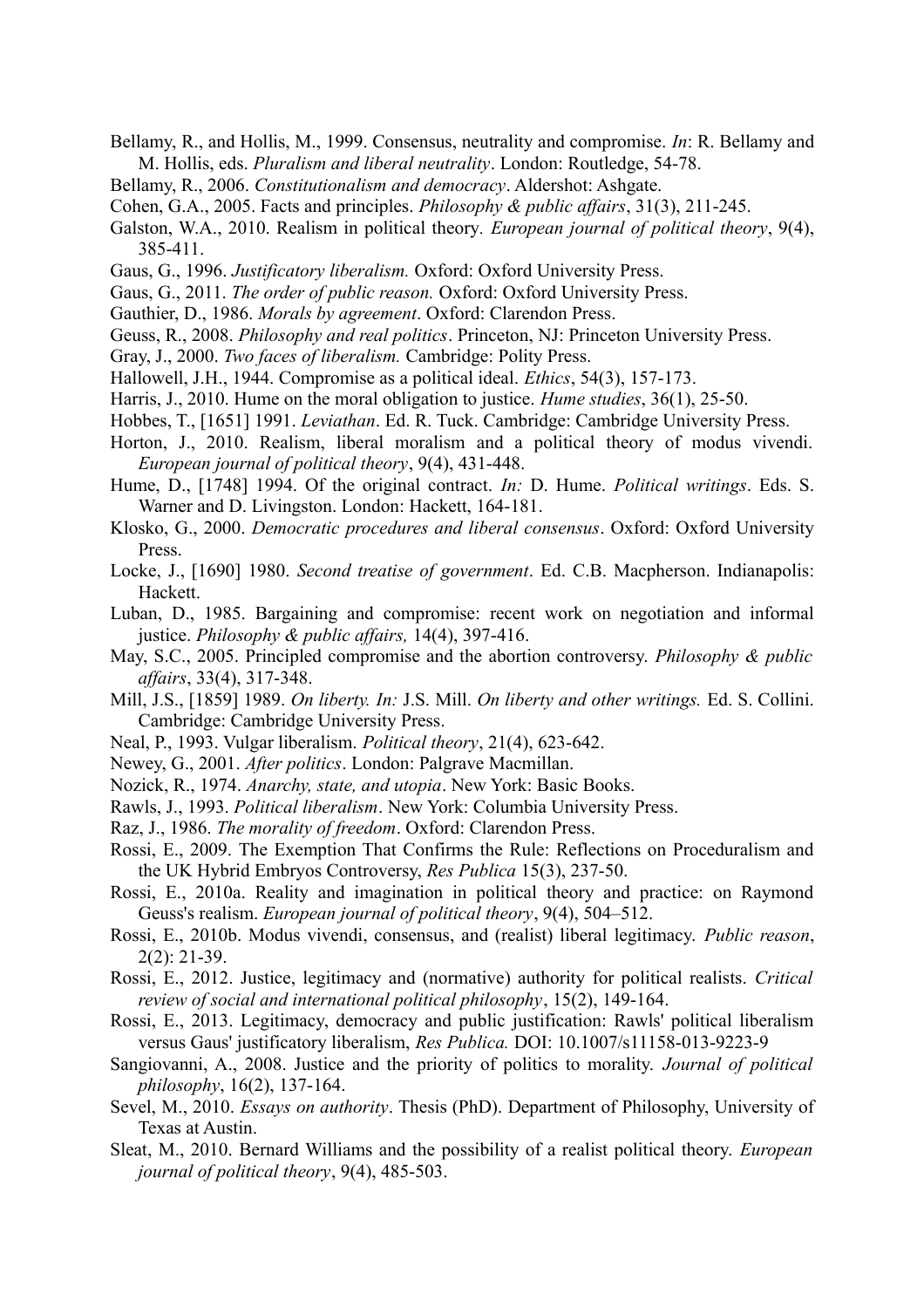Talisse, R., 2005. Liberalism, pluralism, and political justification. *The Harvard review of philosophy*, 13(2), 57-72.

Waldron, J., 1987. Theoretical foundations of liberalism. *The philosophical quarterly*, 37(147), 127-150.

Waldron, J., 1999. *The dignity of legislation.* Cambridge: Cambridge University Press.

Williams, B., 2005. Realism and moralism in political theory. *In*: B. Williams. *In the beginning was the deed*. Ed. G. Hawthorn. Princeton: Princeton University Press, 1-17.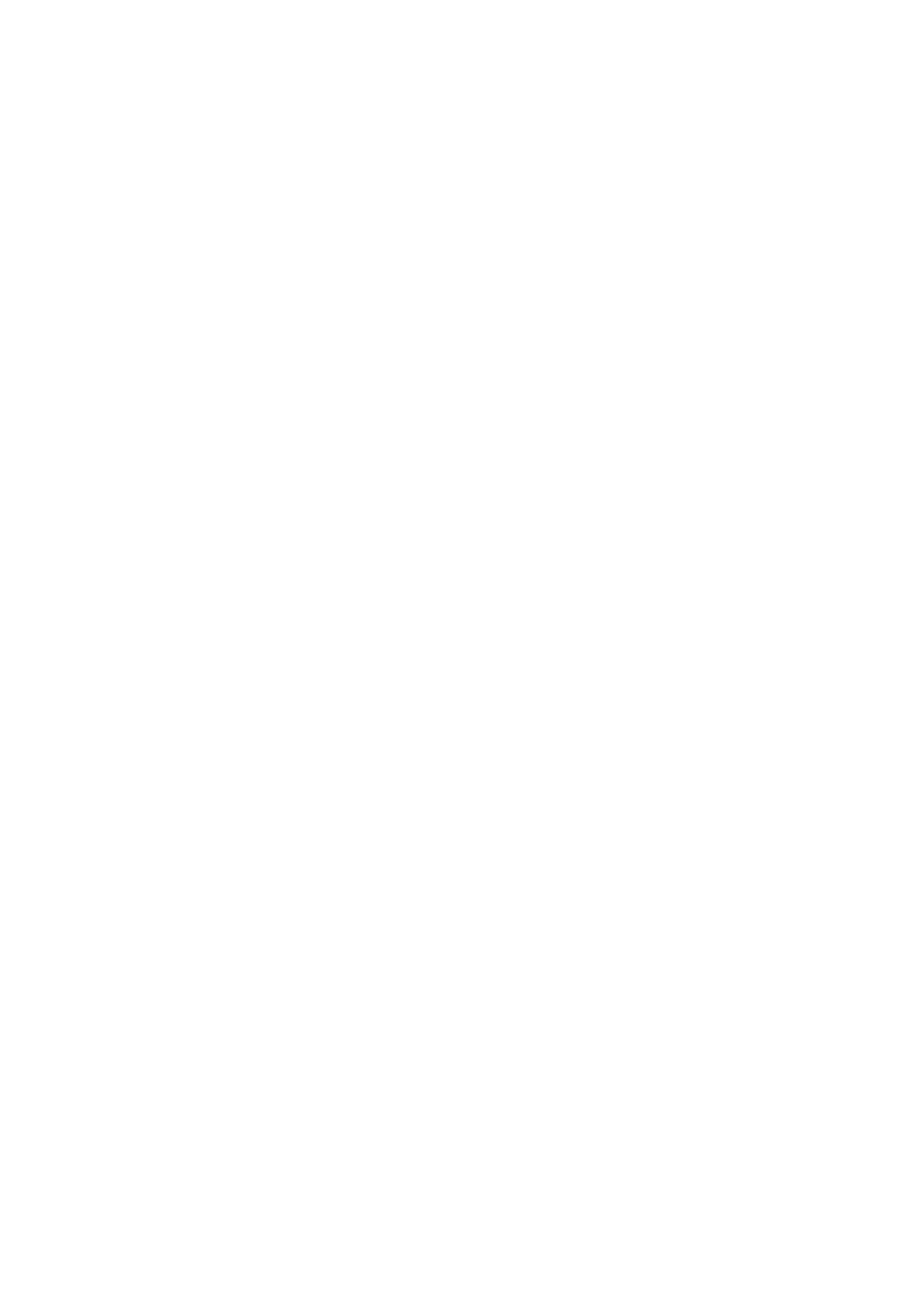- <span id="page-12-0"></span>1 . John Gray (2000) has put forward the most articulate defense of the centrality of peace – and compromise as a means to peace – within the emerging liberal realist tradition. Roughly, the idea is to view liberalism not as legitimated by the substantive values it instantiates, but rather by its ability to arbitrate conflicts and create compromises between divergent substantive values. Peace itself, then, is not a super-value that confers legitimacy on the liberal order, but rather valued insofar as it indicates that a relatively stable compromise has been reached. The argument I offer here, although focused primarily on Bernard Williams' views, may also be read as a critical reaction to this reading of Gray's work. I focus on Williams because I take his view to be the most fully worked out one.
- <span id="page-12-1"></span>2 . This brief overview contrasts with Richard Bellamy and Martin Hollis's, who see compromise as traditionally conservative territory (1999, p. 55-56). Simon Cǎbulea May (2005), on the other hand, has a more nuanced take on this subject: compromise has no political colour per se, however it is necessarily unprincipled.
- <span id="page-12-2"></span>3 . So, of course, the basic distinction still stands even though one may argue the fact that the people believe political power to be legitimate in itself constitutes a reason that justifies the exercise of that power. Relatedly, David Beetham (1991) has convincingly shown that empirical and normative accounts of legitimacy are not easily separable.
- <span id="page-12-3"></span>4 . See Geuss 2007, Rossi 2010a.
- <span id="page-12-4"></span>5 . It is also worth noting that most realists refer to the mainstream mode of contemporary political philosophy as 'moralism', whereas here I mostly use the term 'idealism', which seems less contentious.
- <span id="page-12-5"></span>6 . However an idealistic or moralistic reaction against this approach existed well before Rawls. For an example of work of this kind specifically on compromise see Hallowell 1944. For a recent discussion of how descriptive and normative elements may be integrated see Sangiovanni 2008. The opposite, archidealist view is exemplified by Cohen 2005.
- <span id="page-12-6"></span>7 . This trend may owe more to the sociology of the political theory profession than to its intrinsic merits – a point that, of course, betrays my power-centric and realist perspective.
- <span id="page-12-7"></span>8 . Also note that theorists such as John Dunn (2000) and Patrick Neal (1993) have been arguing along similar lines for much longer.
- <span id="page-12-8"></span>9 . William Galston (2010) portrayed this emerging family of theories along similar lines.
- <span id="page-12-9"></span>10 . I use the word 'ethics' to range over the concepts of justice and the good. I have discussed the relationship between justice and teleological values in Rossi 2012.
- <span id="page-12-10"></span>11 . I have defended the priority of legitimacy over justice (and, relatedly, the superiority of realism over idealism) in Rossi 2012.
- <span id="page-12-11"></span>12 . Here one may note that Rawls envisages the overlapping consensus as an actual agreement. But then it becomes an agreement between a sub-set of the citizenry of variable and questionable size – the reasonable citizens – picked out by reference to a fixed set of substantive values, namely their commitment to upholding fair terms of cooperation among free and equal members of a liberal democracy. In other words, the agreement is hypothetical relative to the whole of the actual citizenry. In Rossi (forthcoming) I elaborate on this point and, by contrasting Rawls' views with those of Gerald Gaus (1996, 2011), I put forward a modal taxonomy of different kinds of hypothetical agreement (the crucial distinction being the one between possible worlds where the relevant agents can or cannot recognise themselves in their consenting counterparts).
- <span id="page-12-12"></span>13 . James Harris (2010) has convincingly shown how Hume's account of justice is not tied to the virtue ethics that characterizes his moral philosophy.
- <span id="page-12-13"></span>14 . In fact this relational aspect is the main distinguishing feature of voluntarism: the sharpest way to bring out the distinction between voluntarism and substantivism is to point out the gap between the thought that political power is grounded insofar as it enables the protection and promotion of certain goods and the thought that the primary purpose of politics is rather to create a framework that enables certain relations between individuals (e.g. reciprocal independence).
- <span id="page-12-14"></span>15 . Leave aside, for now, the complicated question of what exactly should count as conflict.
- <span id="page-12-15"></span>16 . Think of the classic contractualist account of politics as the way to leave the state of nature.
- <span id="page-12-16"></span>17 . For an attempt to work out the action-theoretic basis of this distinction see Sevel 2010, Chs. 2 and 3.
- <span id="page-12-17"></span>18 . So this account of compromise rules out 'everything goes' theories of modus vivendi, Hobbesian contractarianism like Gauthier's (1986), and the like. I discussed the (lack of) voluntaristic appeal of modus vivendi (as opposed to Rawlsian consensus) in Rossi 2010b.
- <span id="page-12-18"></span>19 . For instance, Rawls (1993) famously stated that there is a range of conceptions of justice that could be the focus of an overlapping consensus, and that his own preferred conception, justice as fairness, does not have privileged status in that range.